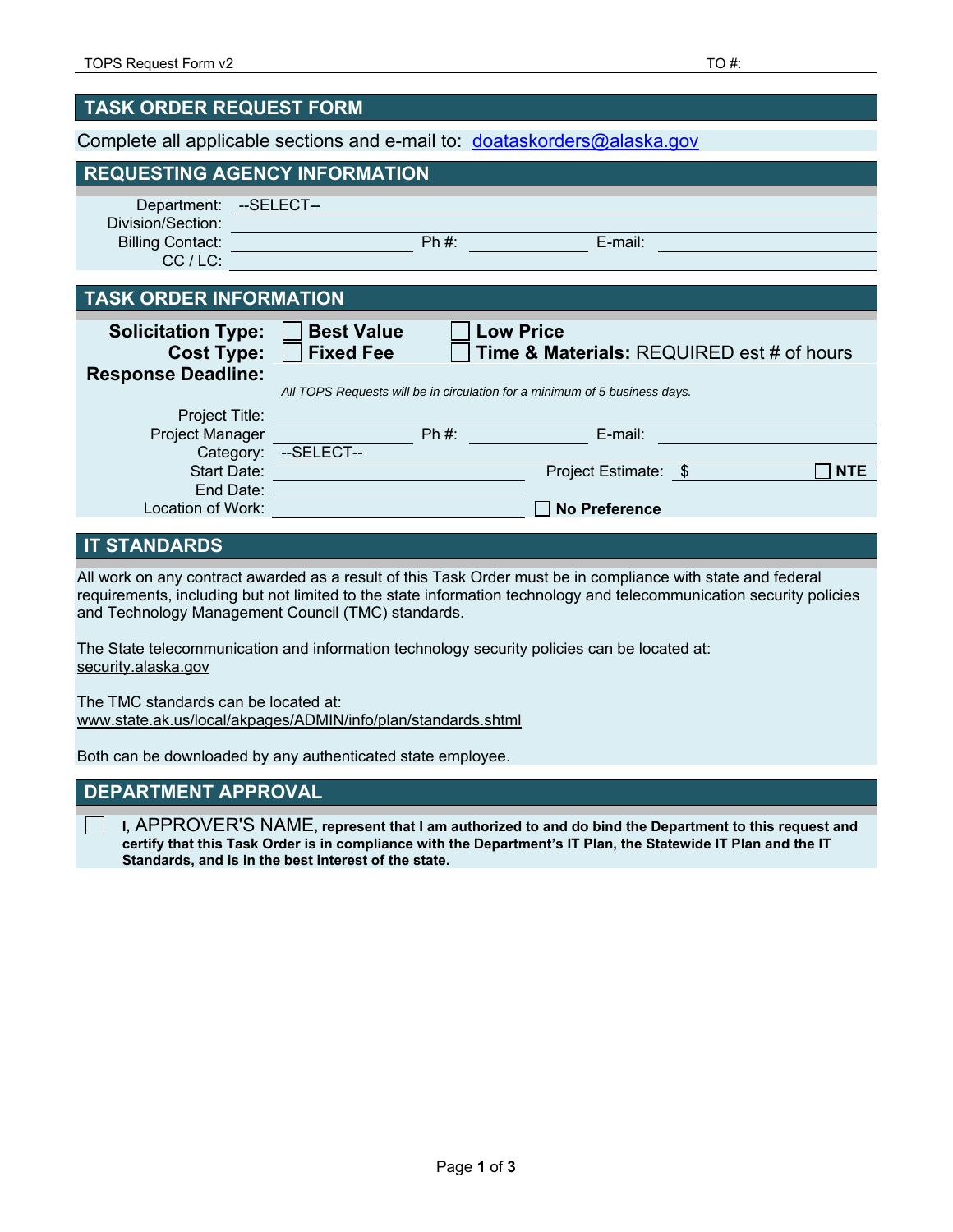**BACKGROUND** 

**SCOPE / STATEMENT OF WORK** 

**SPECIAL EXPERTISE & EXPERIENCE** 

**SPECIAL CONSIDERATIONS OR CONSTRAINTS**